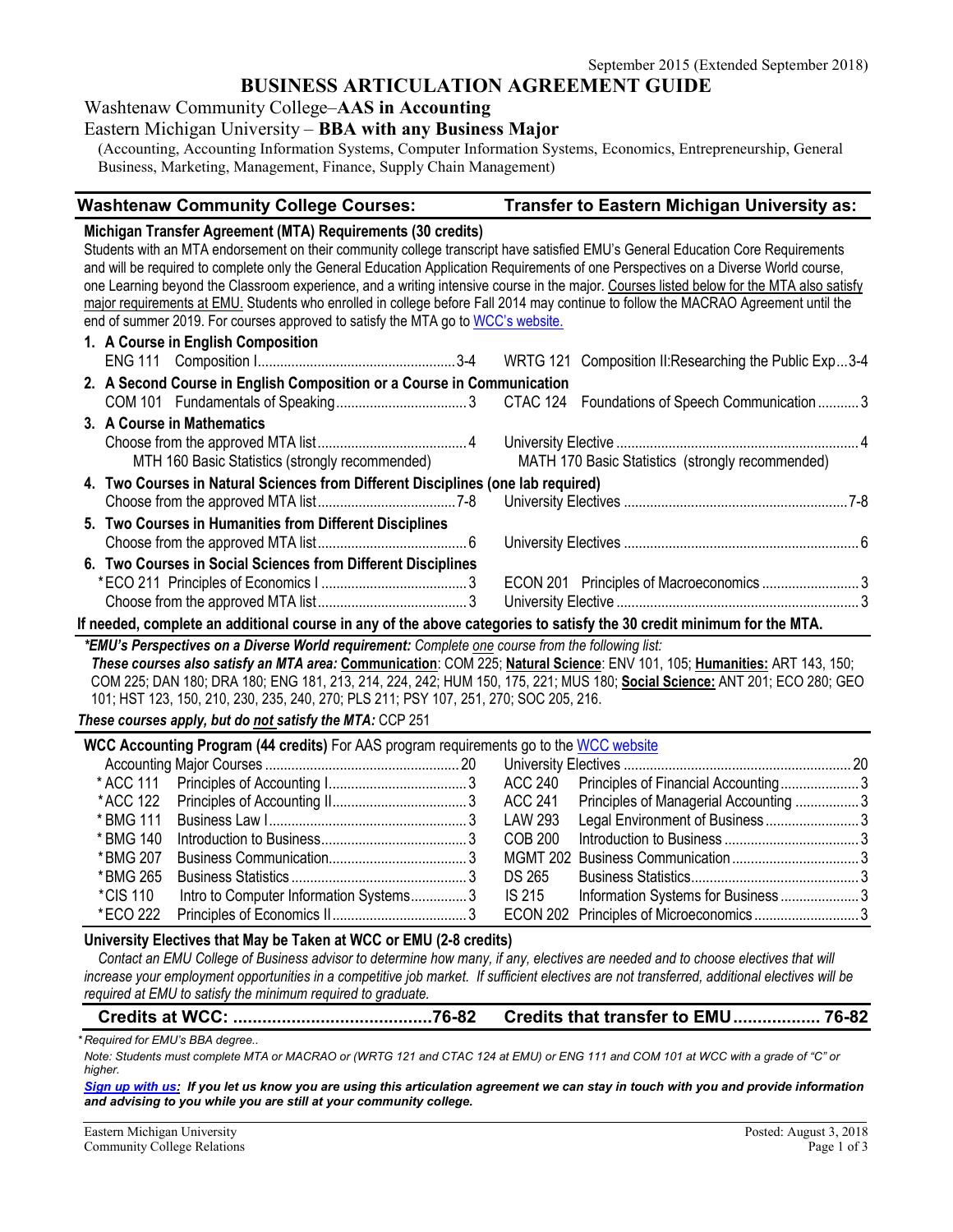# **BUSINESS ARTICULATION AGREEMENT GUIDE**

Washtenaw Community College–**AAS in Accounting**

#### Eastern Michigan University – **BBA with any Business Major**

(Accounting, Accounting Information Systems, Computer Information Systems, Economics, Entrepreneurship, General Business, Marketing, Management, Finance, Supply Chain Management)

## **Completion of EMU's BBA Program**

**Major Requirements (39-48 credits)**

### **Business Core (15 credits)**

| MGMT 386 Organizational Behavior & Theory3  |  |
|---------------------------------------------|--|
| OM 374 Intro to Production/Operations Mgmt3 |  |
|                                             |  |

### **Discipline Requirements (24-33 credits)**

Students may complete discipline requirements in any of the following areas:

accounting, accounting information systems , computer information systems, economics, entrepreneurship, general business, marketing, management, finance, supply chain management

**Note:** Each student must complete a writing intensive course as part of the major. Consult your advisor for course options.

#### **LBC Requirement (0-3 credits)** One Learning beyond the Classroom (LBC) course or noncredit experience must be completed at EMU. Consult College of Business advisor for options.

| <b>University Electives</b>                                  | $(0-1)$ credits) |
|--------------------------------------------------------------|------------------|
| Complete enough additional electives to bring the credits at |                  |
| EMU to 42 credits and the total credits for the program to   |                  |
| 124 credits.                                                 |                  |
| Minimum Cradits at FMII.                                     | 42-48            |

| Minimum Credits at EMU: 42-48 |  |
|-------------------------------|--|
|                               |  |
|                               |  |
|                               |  |

## **Sample Sequence for completing the program:**

*Students following this agreement have the option of selecting any of the following disciplines to complete the BBA: accounting, computer information systems, economics, entrepreneurship, general business, marketing, management, finance, or supply chain management. The recommended course sequence for each discipline can be obtained from the COB Advising Center.* 

| <b>Fall Semester</b>                                               | 15 credits  |
|--------------------------------------------------------------------|-------------|
| <b>Winter Semester</b><br>Discipline Requirements or Electives  12 | 15 credits  |
| <b>Summer Semester</b>                                             | 12 credits  |
| <b>Fall Semester</b>                                               | 0-6 credits |
|                                                                    |             |

*\*The minimum credits required to graduate is 124 but the total will vary depending on the business discipline completed at EMU and the program completed at WCC. If enough credits are not transferred, additional credits will need to be completed at EMU to satisfy the minimum required for graduation.*

*Note: Choosing electives wisely will increase your employment opportunities in a competitive job market. The College of Business Advisor will assist you in choosing a minor, or selecting courses in an area such as: world languages, manufacturing, apparel merchandising, health administration, hotel and restaurant management, political science/public administration, construction management, graphic design, professional writing, public relations, internships or cooperative education.*